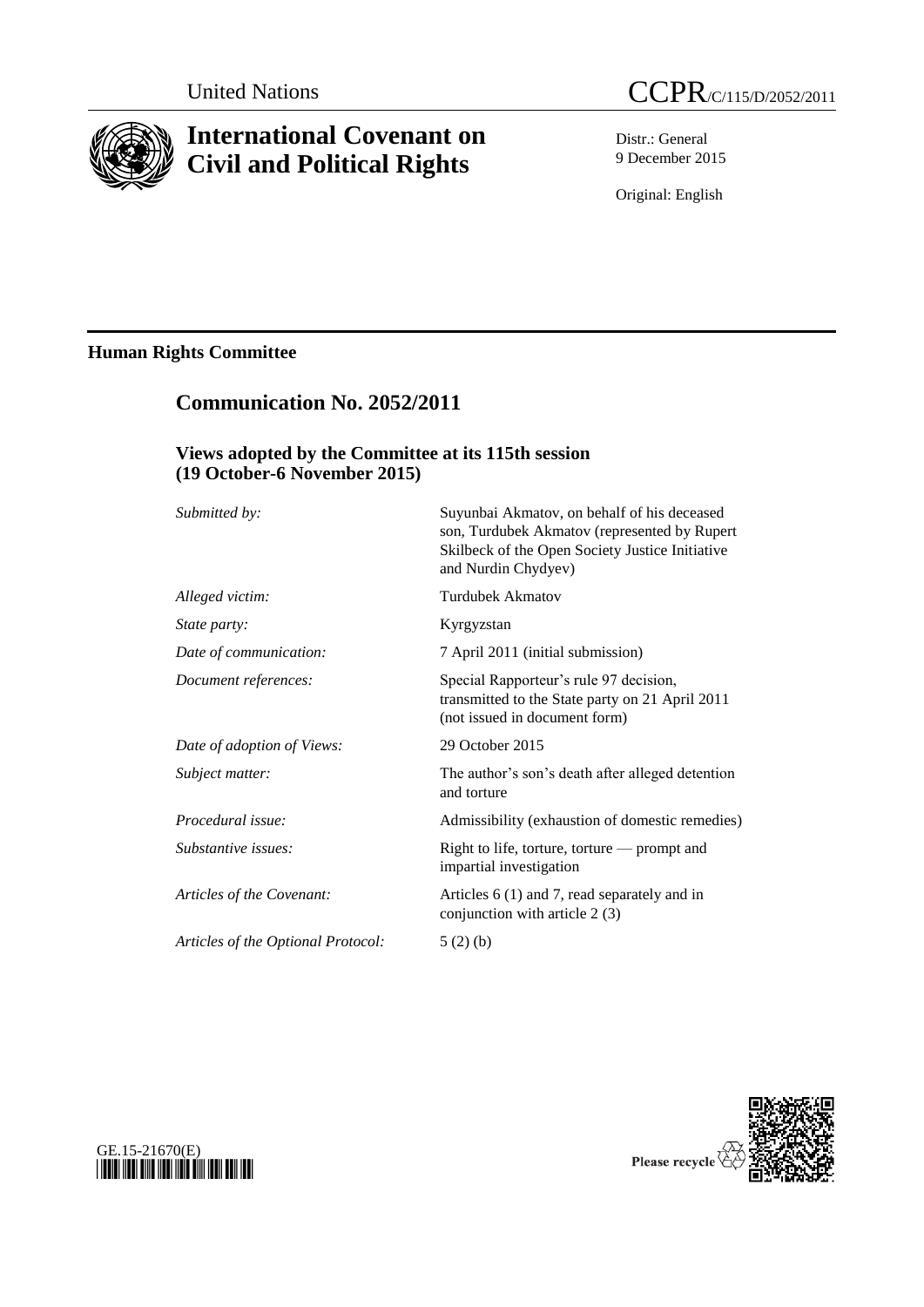# **Annex**

# **Views of the Human Rights Committee under article 5 (4) of the Optional Protocol to the International Covenant on Civil and Political Rights (115th session)**

concerning

# **Communication No. 2052/2011**\*

| Submitted by:          | Suyunbai Akmatov, on behalf of his deceased<br>son, Turdubek Akmatov (represented by Rupert<br>Skilbeck of the Open Society Justice Initiative<br>and Nurdin Chydyev) |
|------------------------|-----------------------------------------------------------------------------------------------------------------------------------------------------------------------|
| Alleged victim:        | <b>Turdubek Akmatov</b>                                                                                                                                               |
| <i>State party:</i>    | Kyrgyzstan                                                                                                                                                            |
| Date of communication: | 7 April 2011 (initial submission)                                                                                                                                     |

*The Human Rights Committee*, established under article 28 of the International Covenant on Civil and Political Rights,

*Meeting on* 29 October 2015,

*Having concluded* its consideration of communication No. 2052/2011, submitted to it by Suyunbai Akmatov under the Optional Protocol to the International Covenant on Civil and Political Rights,

*Having taken into account* all written information made available to it by the author of the communication and the State party,

*Adopts* the following:

# **Views under article 5 (4) of the Optional Protocol**

1. The author is Suyunbai Akmatov, a Kyrgyz national who submits the communication on behalf of his deceased son, Turdubek Akmatov, also a Kyrgyz national, born in 1972 and deceased in 2005. The author claims that his son was a victim of a violation by Kyrgyzstan of his rights under articles 6 (1) and 7, read separately and in conjunction with article 2 (3), of the Covenant. The Optional Protocol entered into force for the State party on 7 January 1995. The author is represented by counsel.

<sup>\*</sup> The following members of the Committee participated in the examination of the present communication: Yadh Ben Achour, Lazhari Bouzid, Sarah Cleveland, Olivier de Frouville, Yuji Iwasawa, Ivana Jelić, Duncan Laki Muhumuza, Photini Pazartzis, Mauro Politi, Sir Nigel Rodley, Víctor Manuel Rodríguez-Rescia, Fabián Omar Salvioli, Dheerujlall Seetulsingh, Anja Seibert-Fohr, Yuval Shany, Konstantine Vardzelashvili and Margo Waterval.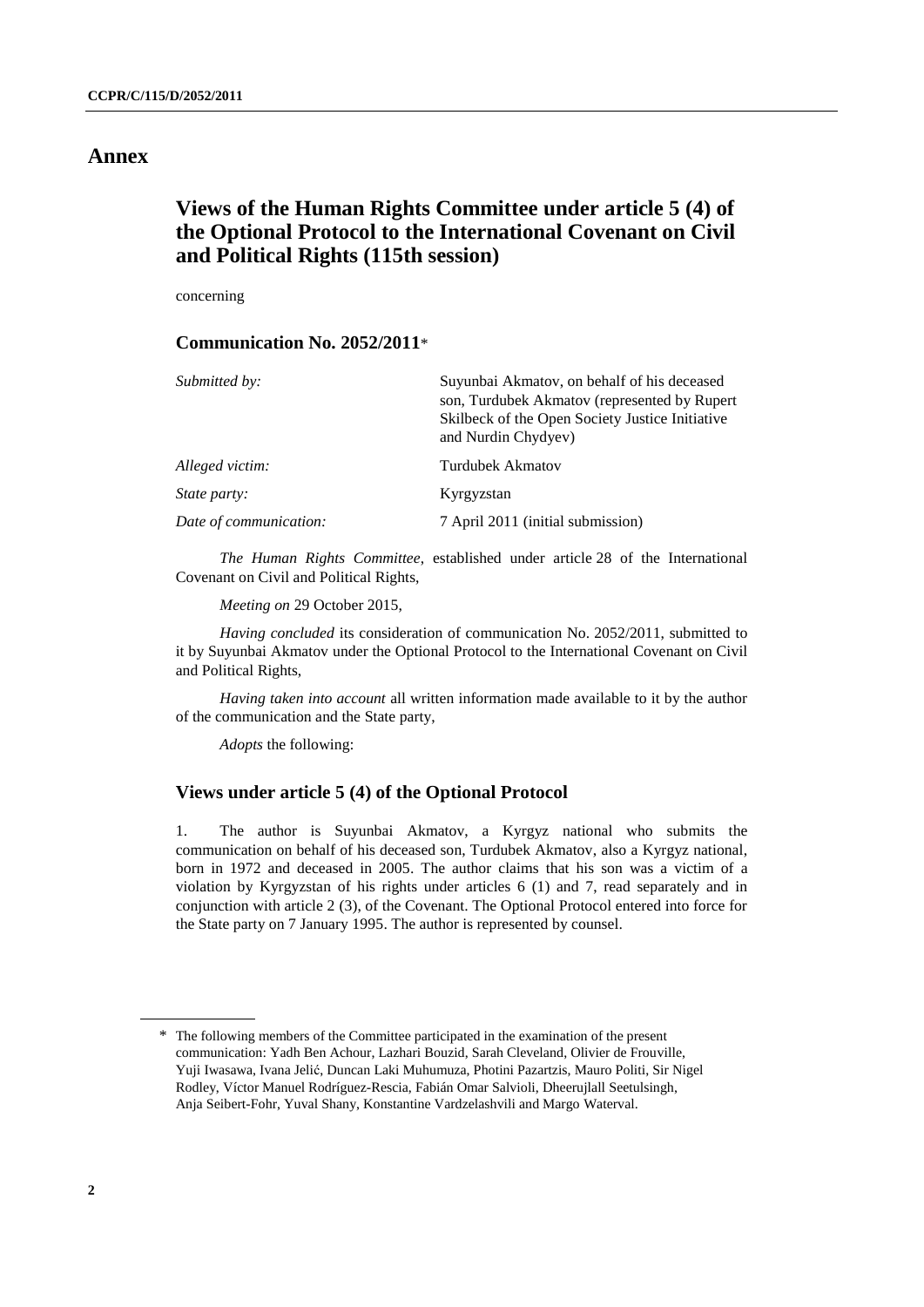# **The facts as submitted by the author**

2.1 On 3 May 2005, at approximately 9.10 a.m., a policeman later identified as officer N.T., arrived at the Akmatov home. The officer told Turdubek Akmatov that he was being summoned to the police station in the village of Mirza-Aki. Starting at 9.30 a.m. that day, Mr. Akmatov was detained at the police station without being charged for approximately 10 hours. The duration of the detention is confirmed by the initial testimony of the duty officer at the police station, M.E. 1

2.2 The author submits that during the 10 hours that his son was in detention, a group of six police officers questioned him about an alleged theft that had taken place in Mirza-Aki. During the questioning, the victim received a severe beating from the officers, who inflicted blows to his head and body. Officer M.E. witnessed officer N.T. kicking Mr. Akmatov in the kidneys and ribs, and told him to stop the beating. Officer M.E. then left the police station, where he returned at approximately 3 p.m. He again witnessed officer N.T. beating Mr. Akmatov, who collapsed on the floor.<sup>2</sup>

2.3 Between 5 and 6 p.m., while Turdubek Akmatov was still detained, the author was approached by a man who was later identified as officer Z.T. The officer informed him that his son was at the Mirza-Aki police station giving a deposition regarding a complaint of theft filed against him.

2.4 On the same evening, at approximately 7.30 p.m., Turdubek Akmatov was released, at which point he returned to his family home. He told his family that he had been beaten during an interrogation by six police officers who were led by someone called Z.T. Shortly thereafter, he fell to the ground as blood poured from his mouth, ears and nose. Later that evening, he died.

2.5 On 4 May 2005, the Uzgen inter-district prosecutor's office ordered an autopsy, which was performed that same day. The autopsy revealed numerous bruises, lacerations and abrasions to the head, chest and fingers of Mr. Akmatov. It also revealed serious injuries to the brain, lung, kidneys and spleen. It was specified that the injuries could have been caused by "blunt, hard objects". Those carrying out the examination concluded that the direct cause of death was haemorrhaging beneath the brain tunic and cerebellum tissues and that the injuries were caused by blunt, hard objects "shortly before death".<sup>3</sup>

The author submits that officer M.E. gave a formal statement to the prosecutor's office on 22 April 2007, in which he confirmed that the victim was present in the police station at approximately 9.30 a.m. on 3 May 2005.

<sup>&</sup>lt;sup>2</sup> The author submits that during subsequent questioning by the prosecutor on 21 June 2007, M.E. retracted his original statement. In his new statement, M.E. claimed that he was not at the police station that day. He also stated that he had been "bullied" by the victim's mother, who "scared" him by saying that he had killed her son.

<sup>&</sup>lt;sup>3</sup> The supplemental medical review that was conducted on 23 September 2005, in addition to the previous findings, could not rule out "that he could have received these injuries from falling down the stairs". An exhumation of the body was called for to reach an accurate conclusion. The exhumation was conducted on 2 October 2006. The new medical-forensic examination confirmed the initial findings but also noted that a "fall from a height is not excluded". On 15 June 2007, the Akmatov family requested an independent examination, which was carried out by a top-level forensic medicine expert who was also a professor at the Kyrgyz State Medical Academy. The expert's report, issued on 11 October 2007, pointed to a number of discrepancies between the description of injuries and the diagnosis of the previous examinations. On 12 March 2008, the Osh regional prosecutor's office ordered that all prior forensic medical evidence be reviewed by a commission. That commission confirmed the previous diagnosis of the cause of death, adding that haemorrhaging around the left kidney could have aggravated life-threatening conditions, namely acute kidney failure, which in turn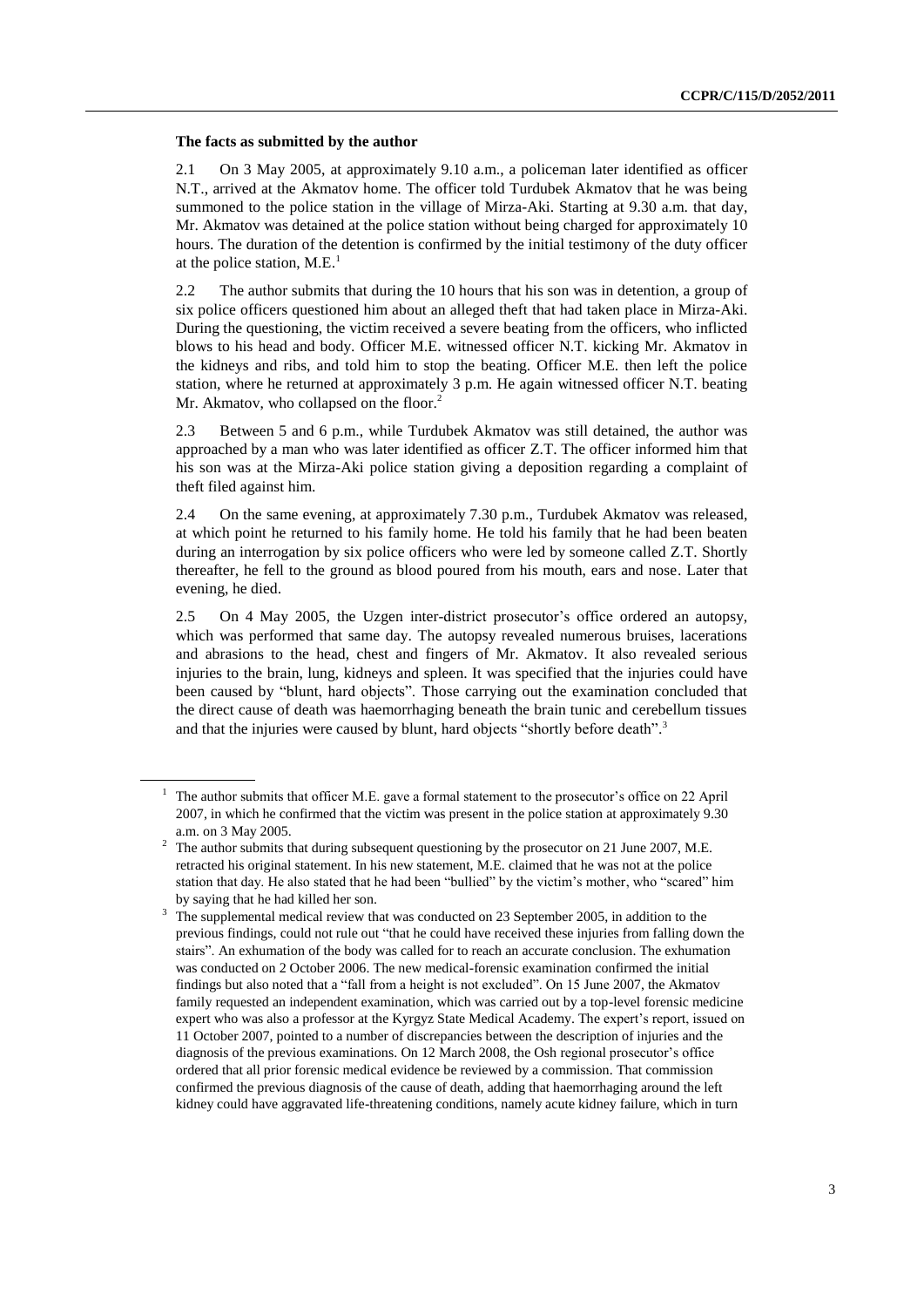2.6 The author submits that, despite this physical evidence and despite requests by the victim's family for an investigation, the police and prosecution failed to conduct a thorough and impartial criminal investigation. The police went to the family's home on 4 May 2005, led by Z.T., the officer whom the victim claimed orchestrated the beatings, and then waited 21 days before officially launching the investigation. On 6 May 2005, the author petitioned the Uzgen inter-district prosecutor's office and the chief executive of Uzgen district to investigate the death of his son. On 25 May 2005, he complained to the President of Kyrgyzstan, noting that the law enforcement authorities had failed to prosecute and punish those responsible for his son's death despite having "brought this matter to all levels". According to Kyrgyz law, manslaughter investigations shall be completed within two months, but, on 18 July 2005, the investigation period was extended for an additional three months by a decision of a prosecutor.

2.7 On 4 August 2005, the author sent a complaint to the Ministry of Internal Affairs requesting that steps be taken with respect to the police officers believed to have taken part in the torture of his son. On 10 August 2005, the Ministry issued a report responding to the author's complaint and recommending that the investigation against the police officers be closed since "questioning of police personnel at the Mirza-Aki police district established that the beating and infliction of bodily injury on T. Akmatov were impossible", without providing any further reasoning or explanation.

2.8 On 22 August 2005, the Osh regional prosecutor's office extended the investigation period for an additional four months and ordered an additional medical forensic examination. On 23 September 2005, the supplemental conclusions of the medical forensic review confirmed the injuries identified in the first examination, but did not rule out the possibility that the victim had obtained such injuries by falling down the stairs. On 24 September 2005, the Uzgen district prosecutor's office decided to suspend the investigation because it could not identify those responsible.

2.9 On 20 April 2006, the prosecutor's office requested the exhumation of the body and scheduled a medical forensic examination by a commission of experts. On 12 August 2006, the experts agreed that most of the injuries had been caused by blunt, hard objects, but did not exclude the possibility of a fall. On 27 December 2006, the Deputy Prosecutor General rescinded the order to suspend the investigation, extended its period until 19 February 2007 and sent the case to the regional prosecutor's office. Also on 19 February 2007, the head investigator of the prosecutor's office suspended the case for a second time. On 1 March 2007, the lawyer petitioned the chief case investigator to question the officer on duty on 3 May 2005, M.E. The questioning took place on 22 April 2007, which is when M.E. recounted having seen police officers torturing the victim. On 16 May 2007, the investigation was extended until 23 June 2007.

2.10 On 21 June 2007, the investigator from the prosecutor's office again questioned M.E., who retracted his earlier statements. On 23 June 2007, the date of expiration of the latest extension, the investigation was suspended again. On 15 June 2007, following a petition from the family's lawyer, the prosecutor's office authorized an independent forensic expert to travel to the incident site and review the conclusions of the earlier autopsy and medical forensic examinations. On 11 October 2007, the expert issued his report, which revealed contusions that had been missed in the previous reports and which excluded the possibility of death resulting from a fall.

could have greatly contributed to the death. The commission stated clearly that the injuries could not have been caused by the victim's fall from a bench.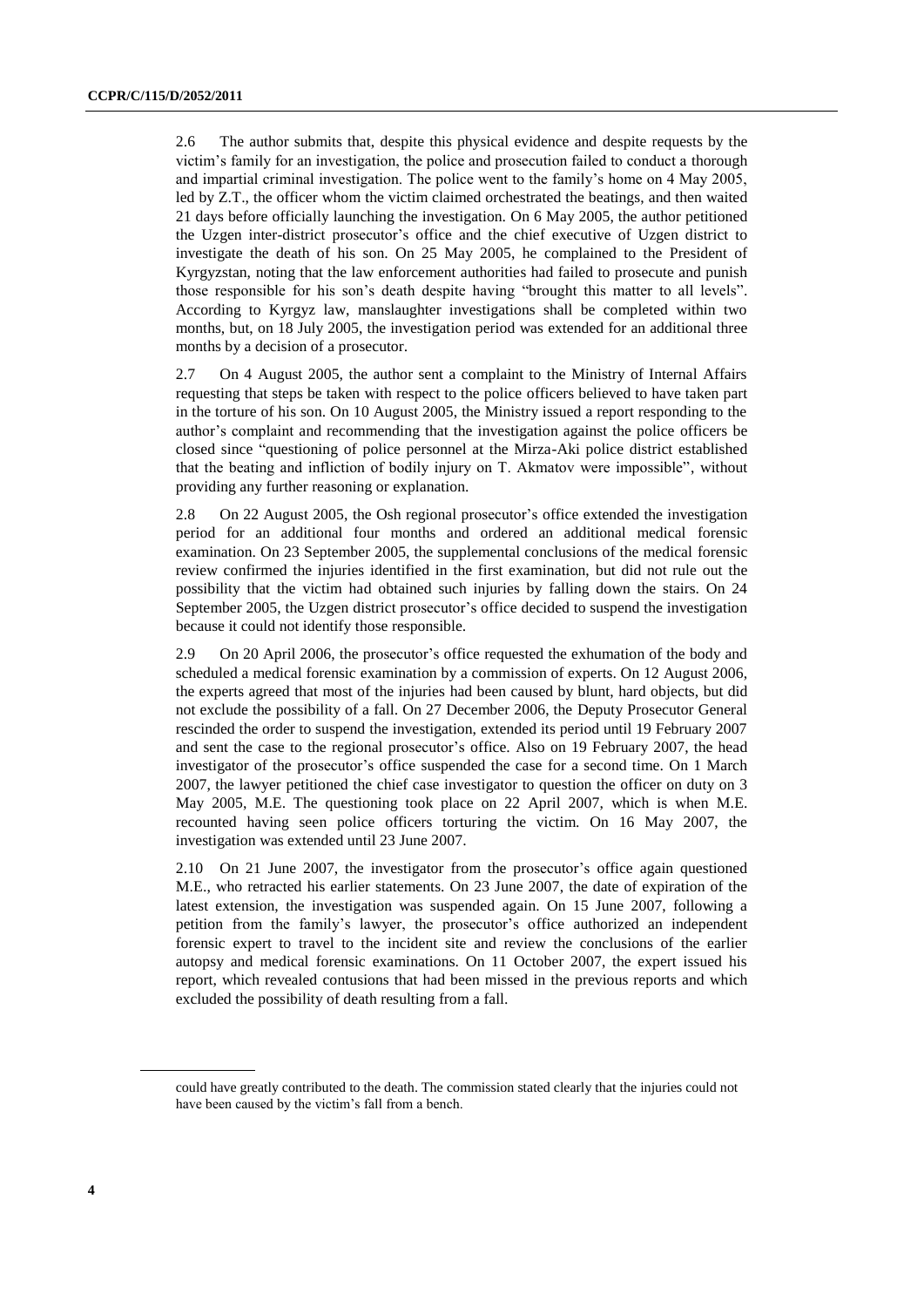2.11 On 28 February 2008, the Office of the Prosecutor General again overturned the suspension of the investigation on the basis of those contradictions. On 12 March 2008, the Prosecutor General ordered a fourth medical forensic review, which was conducted by a commission of senior experts on 19 March 2008. In their report, the experts confirmed the latest independent forensic expert's conclusions. In April 2008, the family's lawyer filed a complaint with the Office of the Prosecutor General requesting that criminal charges be brought against certain officers, that those officers be taken into custody and that the criminal case be sent to court for a consideration of the merits. The case was again sent to the Office of the Prosecutor General and then transferred to the Investigation Department of the Ministry of Internal Affairs.

2.12 On 30 August 2008, the Office of the Prosecutor General again ordered that the criminal prosecution of the police officers be discontinued, noting that contradictions between the conclusions of the official medical forensic examinations and those of the expert rendered it impossible "to make a valid and legal ruling in the case". On 17 November 2008, the Prosecutor General again overturned the decision to terminate the criminal case and returned it once again to the prosecutor for further investigation. On 12 January 2009, the local branch of the Investigation Department once again suspended the investigation and, on 25 May 2009, the Office of the Prosecutor General once again overturned the suspension of the investigation and sent the case back to the regional prosecutor's office for further investigation, extending the period by one month. On 8 July 2009, the local prosecuting authorities again suspended the investigation because the perpetrators had not been identified.

2.13 On 4 January 2011, the family's lawyer filed a complaint with the Osh City Court detailing the evidence of the victim's torture, the inconsistencies in the police's version of events and the deficiencies in the investigation. He asked the Court to send the case to trial on its merits. On 11 January 2011, the Court rejected the lawyer's complaint. In addition, it decided that all decisions relating to the investigation would be taken only by investigators and that courts could not interfere. On 20 January 2011, the lawyer appealed to the Osh Regional Court, asking it to overturn the decision of the Osh City Court and to order the investigators to send the case to trial. On 15 February 2011, the Osh Regional Court rejected the appeal for the same reason as the Osh City Court.

2.14 The author submits that during all his efforts to obtain a proper investigation the police attempted to bribe him and intimidate him into dropping his complaints. In particular, on 29 June 2005, when the author met the chief of district police, Z.T., to inquire about the developments in the case, he was attacked by him and his left index finger was bent back and two tendons were torn.

# **The complaint**

3.1 The author claims that police officers arbitrarily deprived his son of his life by inflicting fatal injuries on him while he was detained and kept on police premises. His son was healthy when he entered those premises; when he arrived home right after leaving the police station, he was fatally injured and died of those injuries.

3.2 The author refers to the Committee's recent jurisprudence, according to which "a death in any type of custody should be regarded as prima facie a summary or arbitrary execution", unless that presumption can be rebutted by a "thorough, prompt and impartial investigation". 4

<sup>4</sup> The author refers to communication No. 1225/2003, *Eshonov v. Uzbekistan*, Views adopted on 22 July 2010, para. 9.2.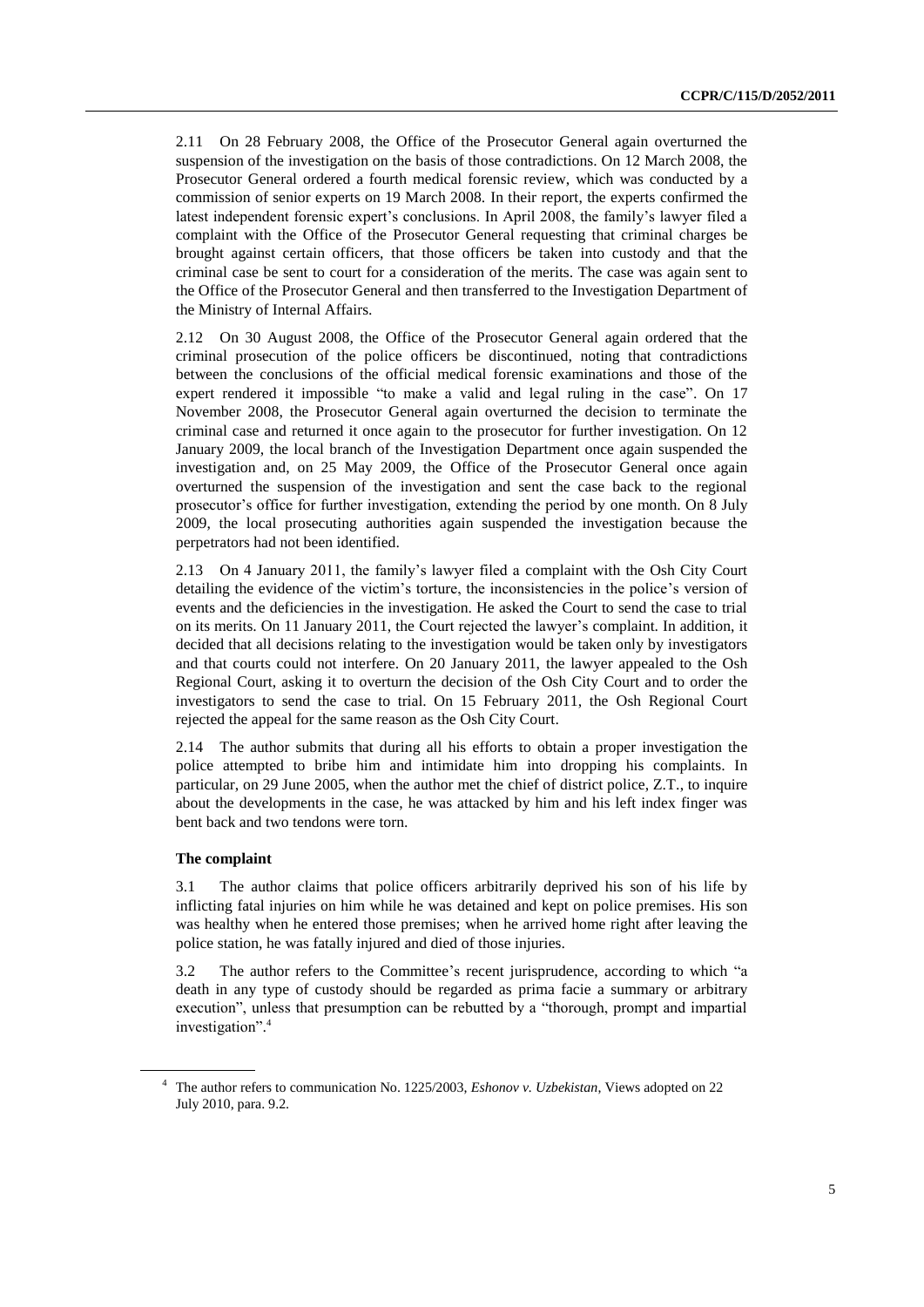3.3 He submits that the State party has not provided any plausible alternative explanation or evidence regarding the exact manner in which the victim could have received those fatal injuries. The testimonies of several witnesses strongly indicate that the beatings were administered by police officers and, therefore, the author sets forth that the State party is responsible for the arbitrary deprivation of life of his son, in violation of article 6 (1) of the Covenant.

3.4 Furthermore, the author submits that the treatment inflicted by the police officers during his son's time in the police station amounted to torture, and as such constitutes a violation of article 7 of the Covenant.

3.5 The author also alleges that the State party has failed to provide adequate safeguards to protect the victim's life and to protect him from torture, in violation of articles 6 (1) and 7, read in conjunction with article 2 (3), of the Covenant. The State party has also failed to prevent the unlawful detention by the police of the author's son and failed to provide the victim with access to a lawyer during the detention.

3.6 The author finally submits that the State party has failed to conduct an independent, impartial, thorough, timely and effective investigation, in violation of articles 6 (1) and 7, read in conjunction with article 2 (3), of the Covenant. In failing to conduct such an investigation, the State party has also failed to provide adequate remedy, since it has effectively prohibited the family of the victim from bringing forward civil proceedings for compensation for the harm suffered.

### **State party's observations on admissibility and the merits**

4.1 In its note verbale of 6 September 2011, the State party submits its observations on admissibility and the merits of the complaint. It notes that on 4 May 2005 the police was alerted about the death of Turdubek Akmatov. Investigators from the local police department and prosecutors from Uzgen district were dispatched and an autopsy was ordered.

4.2 The result of the autopsy revealed that Mr. Akmatov had died from haemorrhaging beneath the brain tunic and cerebellum tissues. Several large bruises, abrasions and lacerations were also found on the body, which were caused by blunt force. The autopsy also revealed bleeding of the ear, bruised lips and bruises on the wrist, which could have been caused by blows inflicted by a fist or by a foot in a shoe.

4.3 On 25 May 2005, the investigators of the Uzgen prosecutor's office initiated a criminal investigation into the death of the author's son. That investigation was extended and suspended<sup>5</sup> several times because it was not possible to identify the alleged perpetrator or perpetrators of the crime. The investigation was last suspended on 8 July 2009.

4.4 The State party submits that Mr. Akmatov was brought to the police station at 3 p.m. following complaints received from his neighbours that he had stolen the doors of their residence. It also submits that, after carrying out "prophylactic work"<sup>6</sup> with Mr. Akmatov, who then signed a statement,<sup>7</sup> the police released him at  $7$  p.m. and that he arrived home at 9.45 p.m.

4.5 The State party also submits that, during the investigation into the death of Mr. Akmatov, several officers were questioned. They confirmed that Mr. Akmatov had been

<sup>5</sup> The suspension was based on article 221, paragraph 1 (3) of the Code of Criminal Procedure of Kyrgyzstan.

<sup>6</sup> The State party provides no further explanation of the term "prophylactic work".

 $\frac{7}{1}$  No copy of the statement has been provided, and its content has not been described.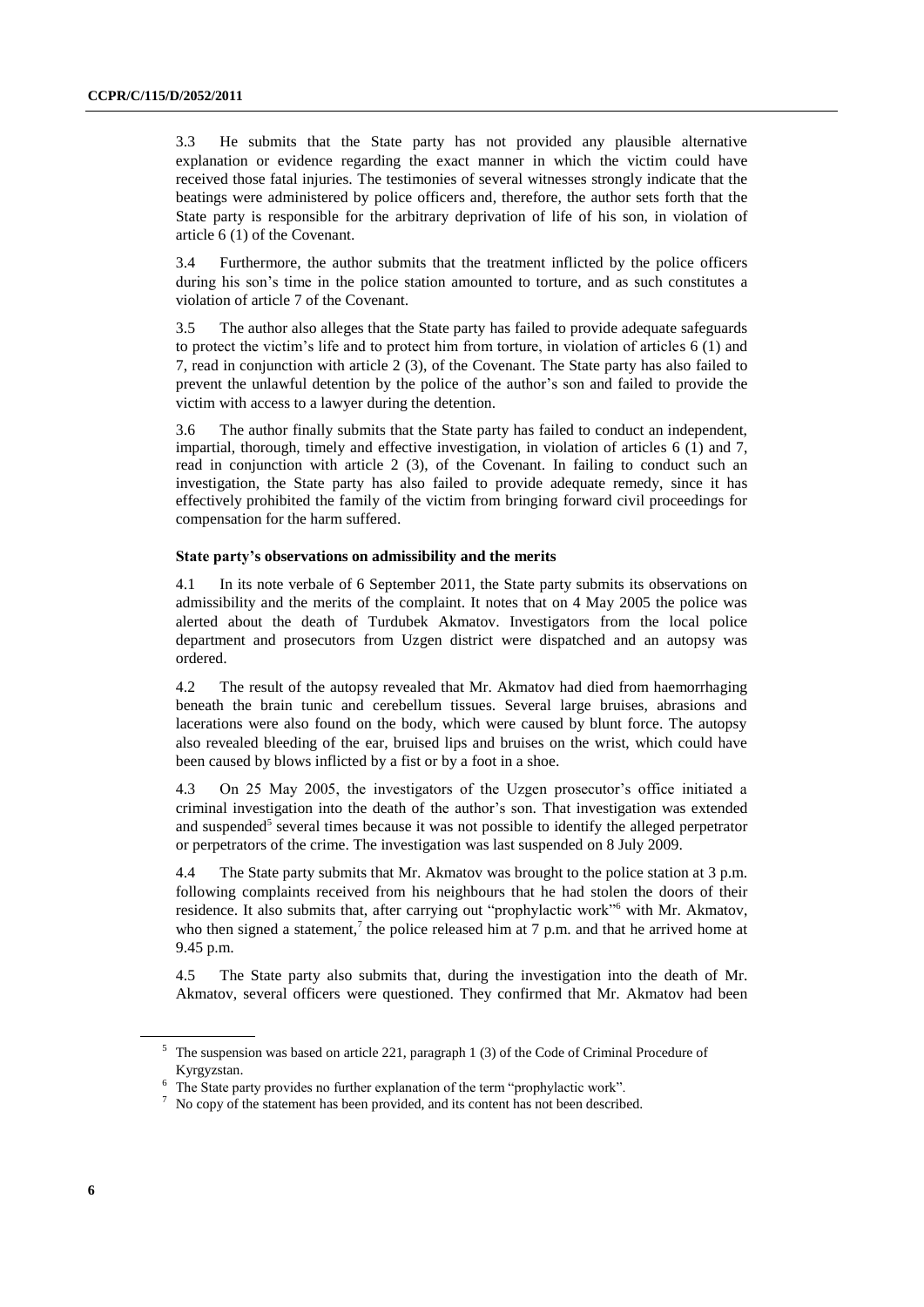brought to the police station on 3 May 2005 at 9 a.m.<sup>8</sup> and that he was released the same day without having been subjected to any beatings while in police custody.

4.6 The State party further submits that additional witnesses — B.B., Y.S. and G.B., among others — testified that on 3 May 2005 they saw Mr. Akmatov leaving the police department without any "visible bodily injuries".

4.7 The State party points out that the authorities questioned more than 60 witnesses and conducted four forensic examinations, for which the body had to be exhumed, but failed to identify any person "with any connection to committing a crime". The investigation failed to yield any evidence that Mr. Akmatov had been beaten by police officers.

4.8 The State party submits that the investigation into the death of Mr. Akmatov was carried out "superficially", that the evidence was recorded improperly and that the perpetrators could not therefore be identified during the first four months of the investigation, which is why it was suspended on 24 September 2005.

4.9 On 5 September 2005, an autopsy confirmed the cause of death from blunt trauma to the brain, but could not exclude that the trauma had not been caused by "falling down". Nonetheless, the investigators failed to ascertain whether Mr. Akmatov had indeed fallen and the location of the incident.

4.10 On 29 June 2005, near Mirza-Aki, the head of the local police station, Z.T., had an "altercation" with the author during which Z.T. "twisted" the author's fingers, causing "bodily injuries". On 18 July 2005, the Osh regional prosecutor's office initiated a criminal investigation into this fact. The investigation was discontinued<sup>9</sup> on 30 June 2006.<sup>10</sup>

4.11 The State party submits that, on an unspecified date, the author's lawyer petitioned the Osh City Court to reopen the investigation into the death. The petition was rejected by the Osh City Court on 11 January 2011 and again, on appeal, by the Osh Regional Court, on 15 February 2011. The State party also submits that counsel did not appeal this decision under the supervisory review procedure.

# **Author's comments on the State party's observations**

5.1 In his letters dated 10 November 2011 and 6 April 2012, the author, responding to the State party's observations on admissibility and the merits, submits that the present communication should be considered by the Committee as admissible. Referring to the Committee's jurisprudence in *Akhadov v. Kyrgyzstan*<sup>11</sup> and other cases, he considers the supervisory review proceedings discretionary in nature.

5.2 The author reiterates his position regarding the violations of the Covenant. He submits that the injuries to his son could not have been caused by anything other than torture in police custody, and that torture was the reason why his son ended up dead. That was especially clear in the light of the fact that the State party failed to put forward any plausible explanation for the events of 3 May 2005. The final forensic medical review of 19 March 2008 confirmed that the injury to the victim was from the impact of a blunt, hard object and that the "contact" took place "a few hours before death".

<sup>&</sup>lt;sup>8</sup> This time seems to contradict the State party's submission in para. 4.4.

<sup>&</sup>lt;sup>9</sup> The State party provides no reason for the discontinuation.

<sup>&</sup>lt;sup>10</sup> The State party submits that on 14 April 2006 the officer in question was fired from the police for acts that "discredited" the name of the law enforcement officer. It is unclear whether this dismissal was related to the incident with the author of the communication.

<sup>11</sup> See, among others, communication No. 1503/2006, *Akhadov v. Kyrgyzstan*, Views adopted on 25 March 2011, para. 5.5.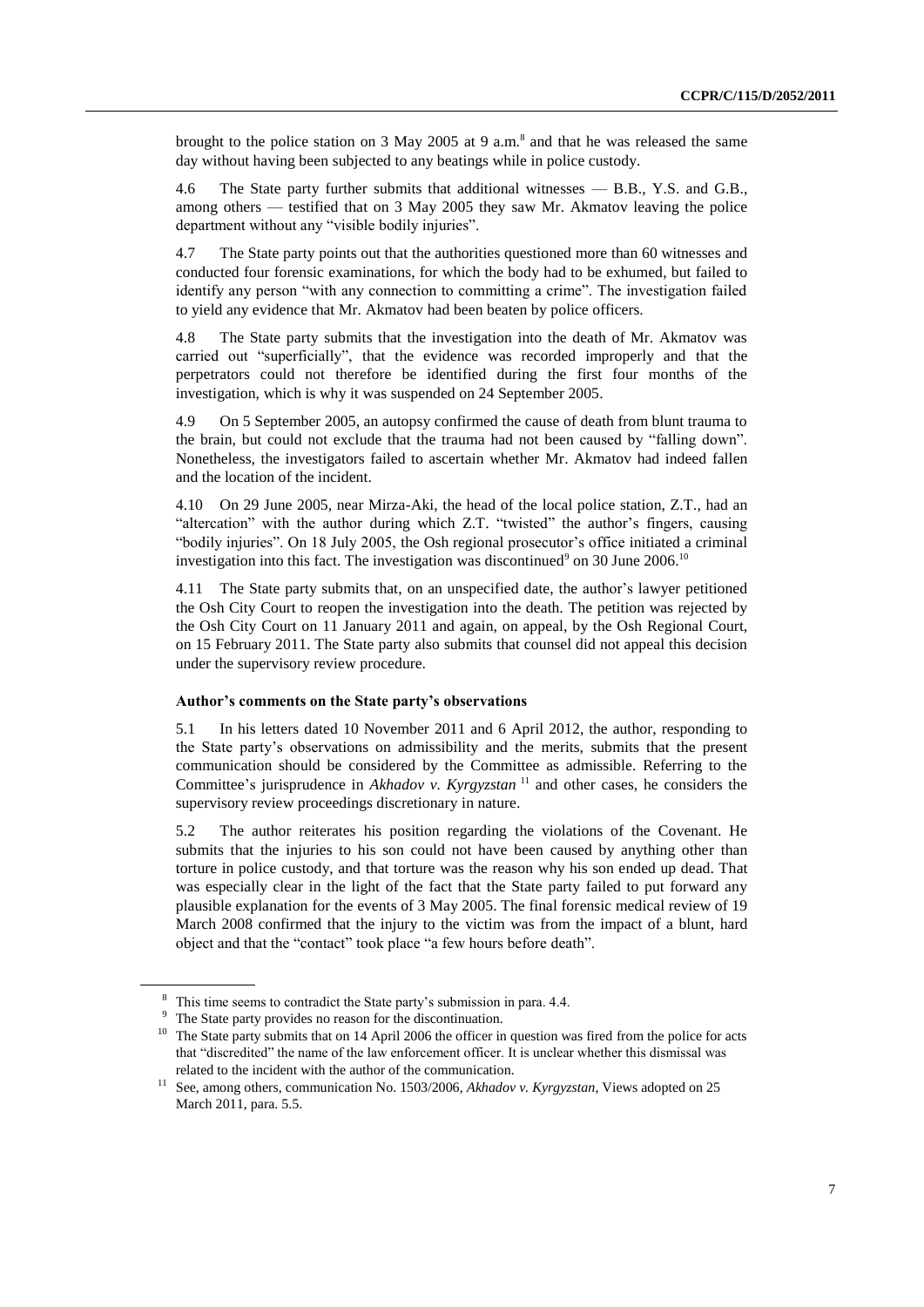5.3 The author also disputes the State party's submission that Turdubek Akmatov was brought to the police station at approximately 3 p.m. on 3 May 2005. The State party, in its submission, contradicts itself by stating that Mr. Akmatov was brought to the police station at 9 a.m., which is consistent with the testimony of the Akmatov family.

5.4 He further submits that the State party lacked safeguards to protect his son's life. The victim was not provided with a lawyer, his detention was not registered and a medical examination was not allowed. These failures created an environment that facilitated his torture and ultimate death.

5.5 The author reiterates his position regarding the State party's failure to conduct an effective investigation and to provide redress for torture. Mr. Akmatov's family has been denied compensation, despite having made extensive efforts to have Turdubek's death properly investigated. The absence of any real attempt to establish criminal liability makes a civil claim impossible as a matter of law.

5.6 The author invites the Committee to find that the State party violated all the articles mentioned above, to create an independent commission of inquiry to investigate the exact circumstances of Turdubek's torture and death, to urge the State party to pay compensation to the family of the victim and, finally, to urge the State party to introduce safeguards to prevent similar violations in the future.

### **State party's further observations**

6.1 On 3 February 2012, the State party, reiterating its position, submitted that Turdubek Akmatov was detained at approximately 3 p.m., not 9 a.m. This was confirmed by the witnesses, officers N.T. and Y.S. Officer Y.S. testified that Mr. Akmatov was not beaten while in custody and that when he left the police station he was in "normal condition", with "no injuries on visible parts of his body". It is true that initially officer M.E. testified having witnessed the beating of Mr. Akmatov, but he later recanted his testimony, stating that he had been pressured by the victim's father, Suyunbai Akmatov. Officer M.E. also testified that he was not even present at the police station on the day in question.

6.2 The State party submits that several other officers had seen Turdubek Akmatov and testified that he was without any injuries and that he was walking "without anyone's help". The author's assertions that those officers were under pressure are not supported by the evidence, since the questionings were carried out by investigators of the prosecutor's office.

# **Issues and proceedings before the Committee**

#### *Consideration of admissibility*

7.1 Before considering any claims contained in a communication, the Committee must, in accordance with rule 93 of its rules of procedure, decide whether or not it is admissible under the Optional Protocol.

7.2 The Committee has ascertained, as required under article 5 (2) (a) of the Optional Protocol, that the same matter is not being examined under another procedure of international investigation or settlement.

7.3 The Committee notes the State party's submission that counsel for the author has not sought the supervisory review of the Osh City Court order of 11 January 2011 and the Osh Regional Court order of 15 February 2011. The Committee recalls its jurisprudence, according to which filing a request for supervisory review with regard to a court decision that has entered into force constitutes an extraordinary remedy, which would depend on the discretionary powers of the court in question, and the State party would have to show that there was a reasonable prospect that such request would result in an effective remedy in the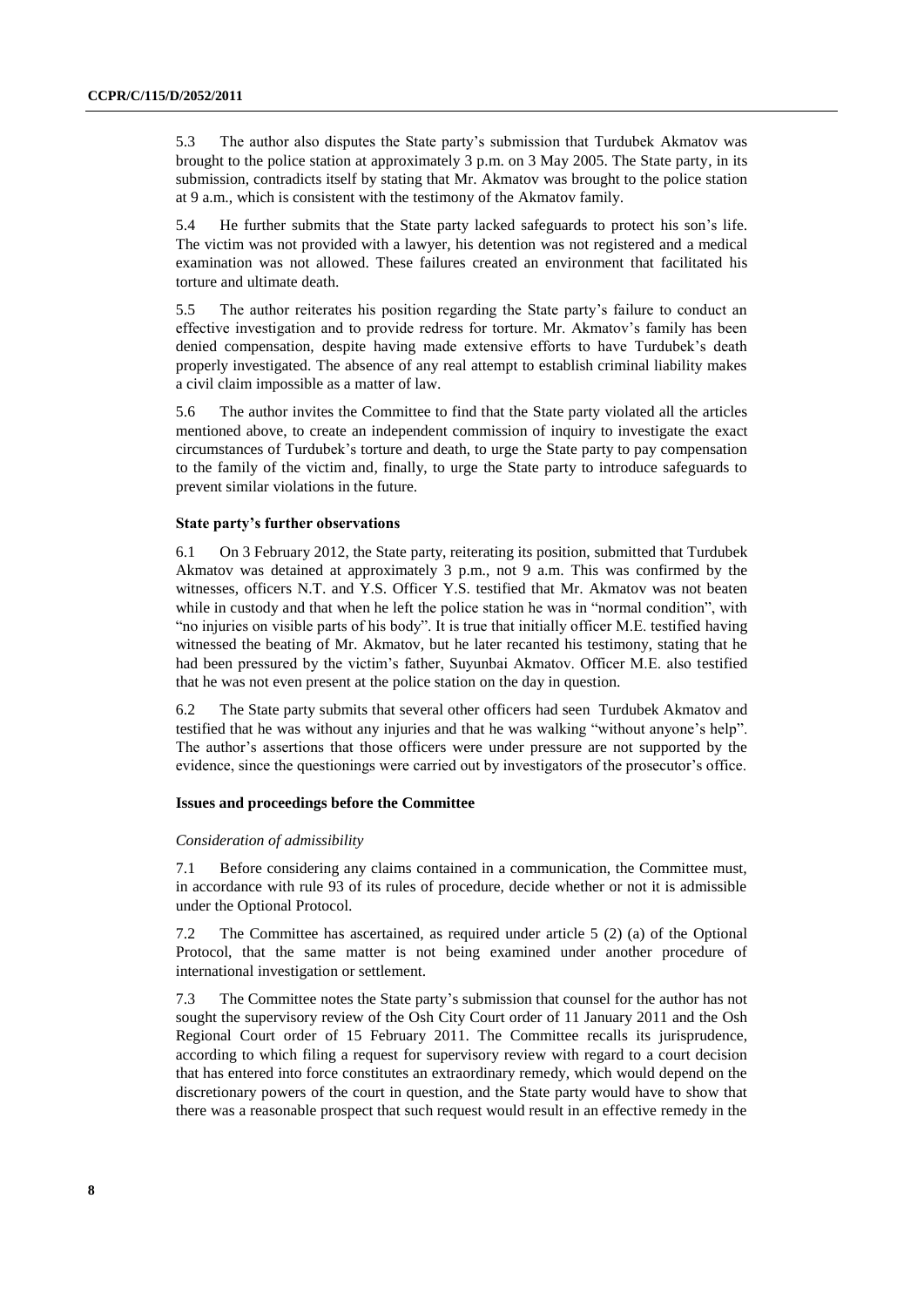circumstances of the case. <sup>12</sup> The State party has not shown, however, the extent to which petitions to the Supreme Court for supervisory review procedures have been applied successfully in cases concerning effective investigation of torture claims. In such circumstances, the Committee finds that article 5 (2) (b) of the Optional Protocol does not preclude it from considering the communication.

7.4 In the Committee's view, the author has sufficiently substantiated, for the purposes of admissibility, his claims under articles 6 (1) and 7, read separately and in conjunction with article 2 (3), of the Covenant. The Committee declares the claims admissible and proceeds with its consideration of the merits.

### *Consideration of the merits*

8.1 The Committee has considered the present communication in the light of all the information submitted by the parties, in accordance with article 5 (1) of the Optional Protocol.

8.2 The Committee notes the author's claim that his son died as a result of the illtreatment and torture he suffered in police custody, being in good physical and mental health before being taken into custody, and that he was not given access to a lawyer while in custody. The Committee also notes the irrefutable evidence of multiple autopsies and examinations that were conducted, which showed that numerous bruises, lacerations and abrasions to the head, chest and fingers were inflicted on the victim. The examinations also revealed serious injuries to the brain, lung, kidneys and spleen caused by "blunt, hard objects".

8.3 The Committee takes note of the author's claims regarding the inadequate investigation into allegations of torture in police custody, and of the death of the author's son as a result of torture. No perpetrators were identified, despite the fact that officer M.E. made a statement according to which he saw at least one other police officer, N.T., beating the victim in the police station on 3 May 2005 and despite the fact that the victim, shortly before his death, identified Z.T. as the main perpetrator of the alleged crime. Although the State party claims that its investigative authorities have questioned more than 60 witnesses and conducted four forensic examinations, it concedes that the initial stages of the investigation were carried out in a manner that was superficial, that the investigation itself lasted more than four years, that the evidence was improperly recorded and that, ultimately, the investigation was discontinued.

8.4 The Committee notes the author's claim in relation to the arbitrary deprivation of his son's life, and his reference to the Committee's general comment No. 6 (1982) on the right to life and its jurisprudence, according to which States parties, by arresting and detaining individuals, take the responsibility to care for their life, <sup>13</sup> and that criminal investigation and subsequent prosecution are necessary remedies for violations of human rights such as those protected by article 6 of the Covenant.<sup>14</sup> It further recalls its general comment No. 31 (2004) on the nature of the general legal obligation imposed on States parties to the Covenant, that where investigations reveal violations of certain Covenant rights, such as

<sup>12</sup> See communications No. 836/1998, *Gelazauskas v. Lithuania*, Views adopted on 17 March 2003, para. 7.4; No. 1784/2008, *Schumilin v. Belarus*, Views adopted on 23 July 2012, para. 8.3; and No. 1814/2008, *P.L. v. Belarus*, decision of inadmissibility adopted on 26 July 2011, para. 6.2.

<sup>13</sup> See communication No. 763/1997, *Lantsov v. Russian Federation*, Views adopted on 26 March 2002, para. 9.2.

<sup>14</sup> See communication No. 1436/2005, *Sathasivam v. Sri Lanka*, Views of 8 July 2008, para. 6.4; communication No. 1275/2004, *Umetaliev and Tashtanbekova v. Kyrgyzstan*, Views of 30 October 2008, para. 9.2.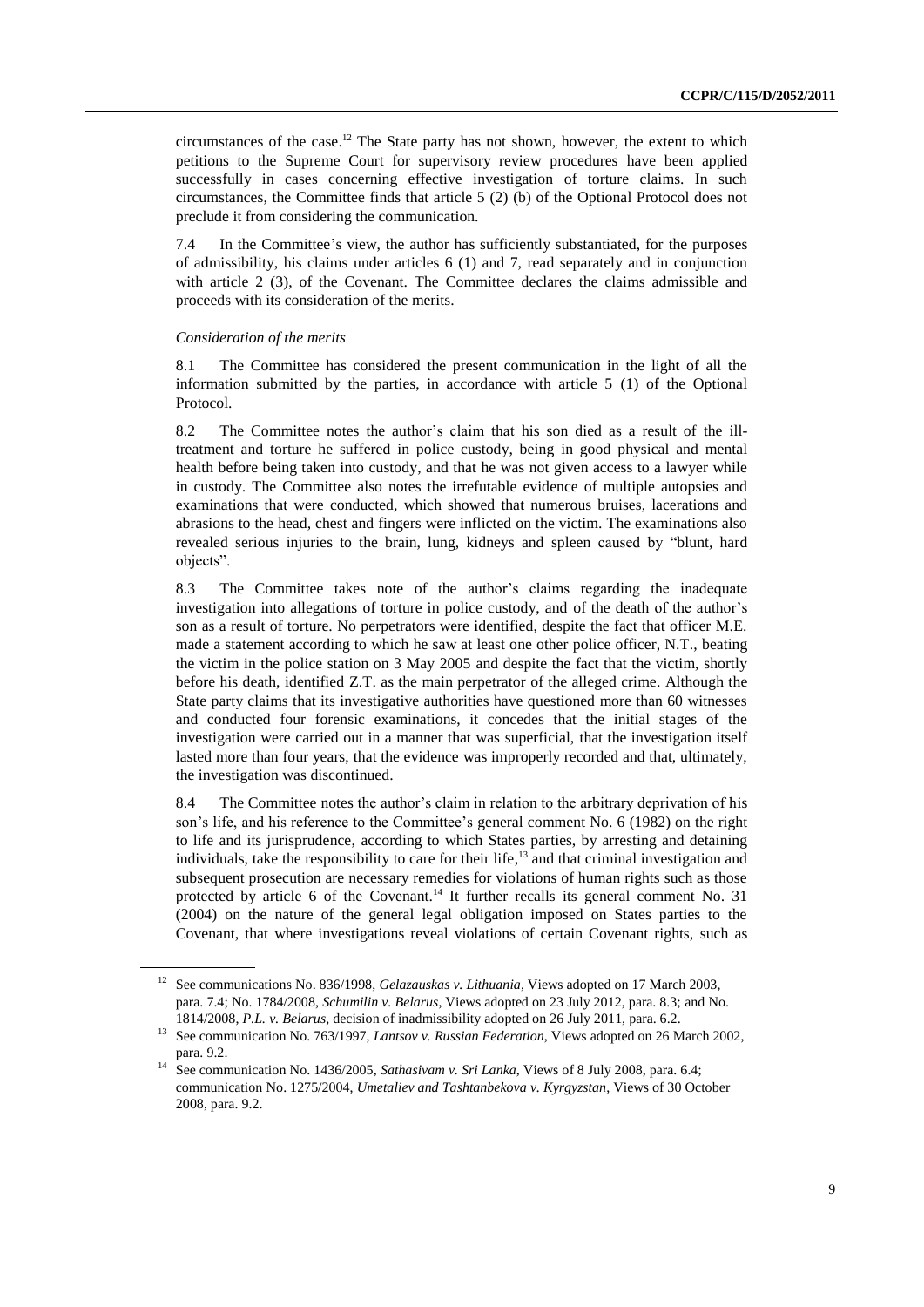those protected under articles 6 and 7, States parties must ensure that those responsible are brought to justice. Although the obligation to bring to justice those responsible for a violation of articles 6 and 7 is an obligation of means, not of result,<sup>15</sup> States parties have a duty to investigate in good faith and in a prompt and thorough manner all allegations of serious violations of the Covenant made against it and its authorities.

8.5 The Committee also recalls that the burden of proof in relation to factual questions cannot rest on the author of the communication alone, especially considering that the author and the State party do not always have equal access to evidence and that frequently the State party alone has access to relevant information.<sup>16</sup>

8.6 The Committee observes that the State party has failed to explain exactly what happened to Turdubek Akmatov during the considerable time when he was in police custody. The State party has simply noted that the police officers conducted "prophylactic work" with the victim, without providing any details as to what this "work" might have entailed. The State party has provided no records of questioning, interrogation or statements in relation to the victim. Furthermore, it has provided no copies of statements made by police officers and other witnesses, although it submits that "more than 60 witnesses" were questioned in this connection. The Committee further notes that there are no records of the registration of Mr. Akmatov to document his whereabouts during the 10 hours he was in detention on 3 May 2005.

8.7 In the light of the inability of the State party to rely on a deficient and inconclusive investigation to rebut the author's allegations that his son was killed due to beatings he sustained while in custody, and in the light of the information contained in the medical forensic expert opinions, which are consistent with the author's version of events, the State party is responsible for the arbitrary deprivation of Turdubek Akmatov's life, in breach of article 6 (1) of the Covenant.<sup>17</sup>

8.8 The Committee takes into consideration the fact that the findings of the autopsies and medical forensic examinations that were conducted are consistent with other evidence, suggesting that the author's son was subjected to acts of torture. The Committee considers that, in the circumstances of the present case and the in light of the inability of the State party to rely on a deficient and inconclusive investigation to rebut the author's allegations that his son was tortured while in police custody, due weight should be given to the author's allegations. The Committee therefore concludes that the facts before it disclose a violation of the rights of the victim under article 7 of the Covenant.

8.9 As to the claims under article 2 (3), read in conjunction with articles 6 (1) and 7, of the Covenant on the ground that the State party failed in its obligation to properly investigate the victim's death and allegations of torture and to take appropriate remedial measures, the Committee recalls its consistent jurisprudence that criminal investigation and consequential prosecution are necessary remedies for violations of human rights such as those protected by articles  $6(1)$  and  $7$  of the Covenant.<sup>18</sup> The Committee notes that the

<sup>15</sup> See communications No. 1917/2009, No. 1918/2009, No. 1925/2009 and No. 1953/2010, *Prutina at al. v. Bosnia and Herzegovina,* Views adopted on 28 March 2013, para. 9.5.

<sup>16</sup> See communications No. 30/1978, *Bleier v. Uruguay*, Views adopted on 29 March 1982, para. 13.3; and No. 84/1981, *Dermit Barbato v. Uruguay*, Views adopted on 21 October 1982, para. 9.6.

<sup>17</sup> See communications No. 1436/2005, *Sathasivam and Sarawathi v. Sri Lanka*, Views adopted on 8 July 2008, para. 6.2; No. 1186/2003, *Titiahonjo v. Cameroon*, Views adopted on 26 October 2007, para. 6.2; No. 888/1999, *Telitsina v. Russian Federation*, Views adopted on 29 March 2004, para. 7.6; and No. 84/1981, *Dermit Barbato v. Uruguay*, Views adopted on 21 October 1982, para. 9.2.

<sup>&</sup>lt;sup>18</sup> See the Committee's general comment No. 20 (1992) on the prohibition of torture and cruel treatment or punishment, para. 14, and its general comment No. 31, para. 18.